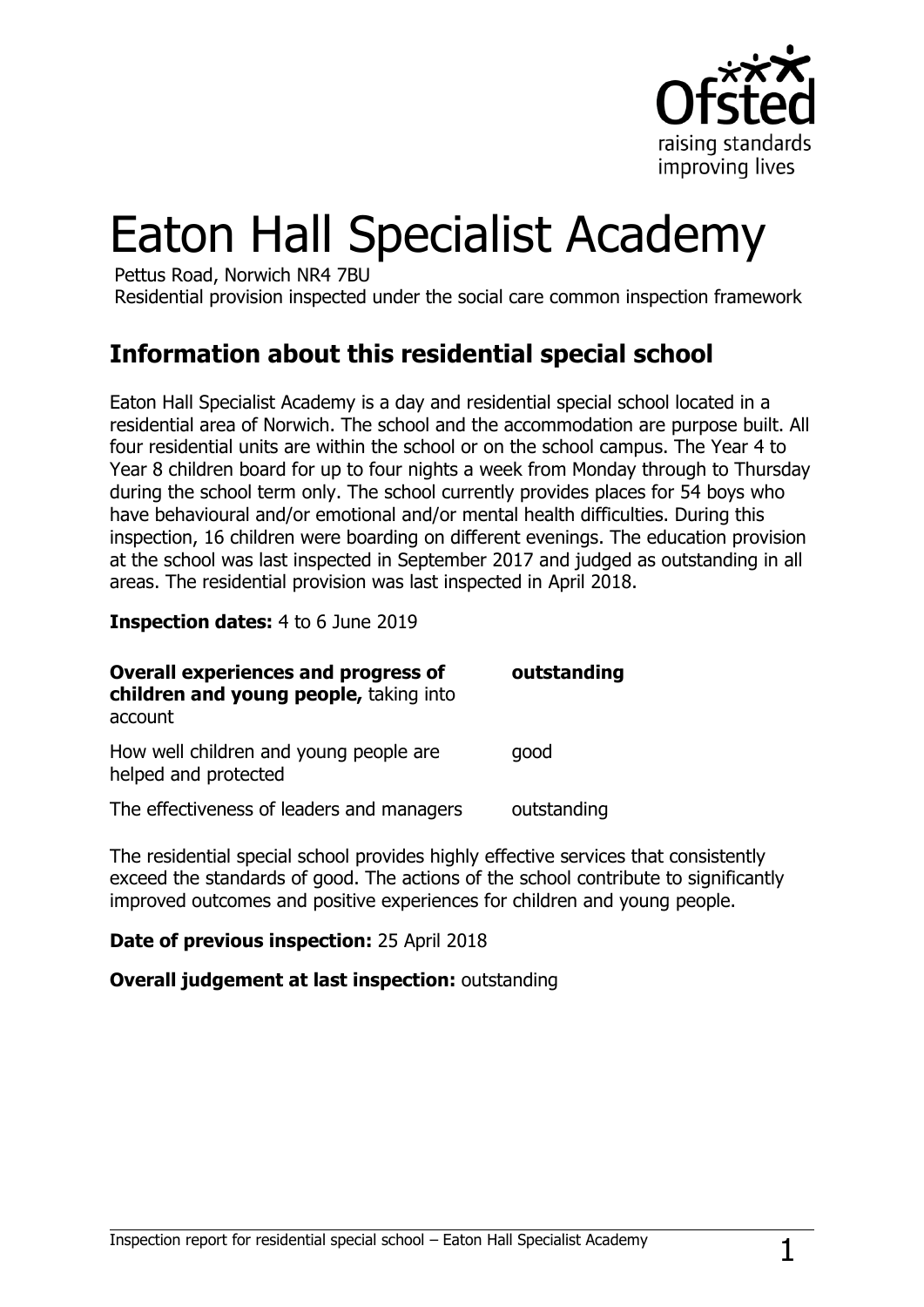

# **Inspection judgements**

#### **Overall experiences and progress of children and young people: outstanding**

The senior leadership team is highly effective. It has high expectations of the children and the staff. The work that senior managers and leaders do to embed research-based practice to improve children's social competence and to promote children's positive well-being is exceptional.

The care team makes significant and positive contributions to the children's lives. The care staff establish excellent relationships with parents and carers. Every day is thoughtfully structured and very well organised to ensure that every child has positive experiences of boarding, regardless of how their behaviour has been at school or at home.

Communication with parents and carers is superb. Admissions are seamlessly planned in partnership with parents, carers and the children. This ensures that the care delivered is personalised and proactively caters for individual needs.

Care staff sit in lessons with the children. Every child improves in their ability to attend education and to engage in learning. All children receive additional help and support after school, for example with reading. This encourages children to enjoy reading and to read independently.

Children benefit from the structure and routine of boarding life. Children participate in a range of fun and interesting activities, organised to take place both in the school grounds and in the local community. This helps children's imagination and curiosity to develop. The children worked with the staff on the design of a project on the effect of manmade pollution and waste on the environment. The project saw children learning about the environment and collecting and recycling waste from a local beach and culminated in a visit to a local Sea Life Centre, where they met conservationists and interacted with sealife. This example of learning in action was an enriching and enjoyable experience for the children. Over and above the weekday routine, staff offer some planned additional weekend activities. This helps to reduce isolation and improve social inclusion.

Every child makes exceptional social and behavioural progress from their starting point. Children develop new skills. They learn empathy and how to interact more successfully with their peers and with adults. Children develop skills in reasoning and negotiation. These are life skills that help to raise self-esteem and confidence.

A nutritious and varied diet helps children to perform well. Freshly made food helps children to feel cared for and nurtured. Older children are helped and encouraged to make some meals. This helps to build skills in preparation for independence. Children are encouraged to personalise their bedrooms, and they have access to comfortable communal areas to relax. However, aspects of the decoration and some play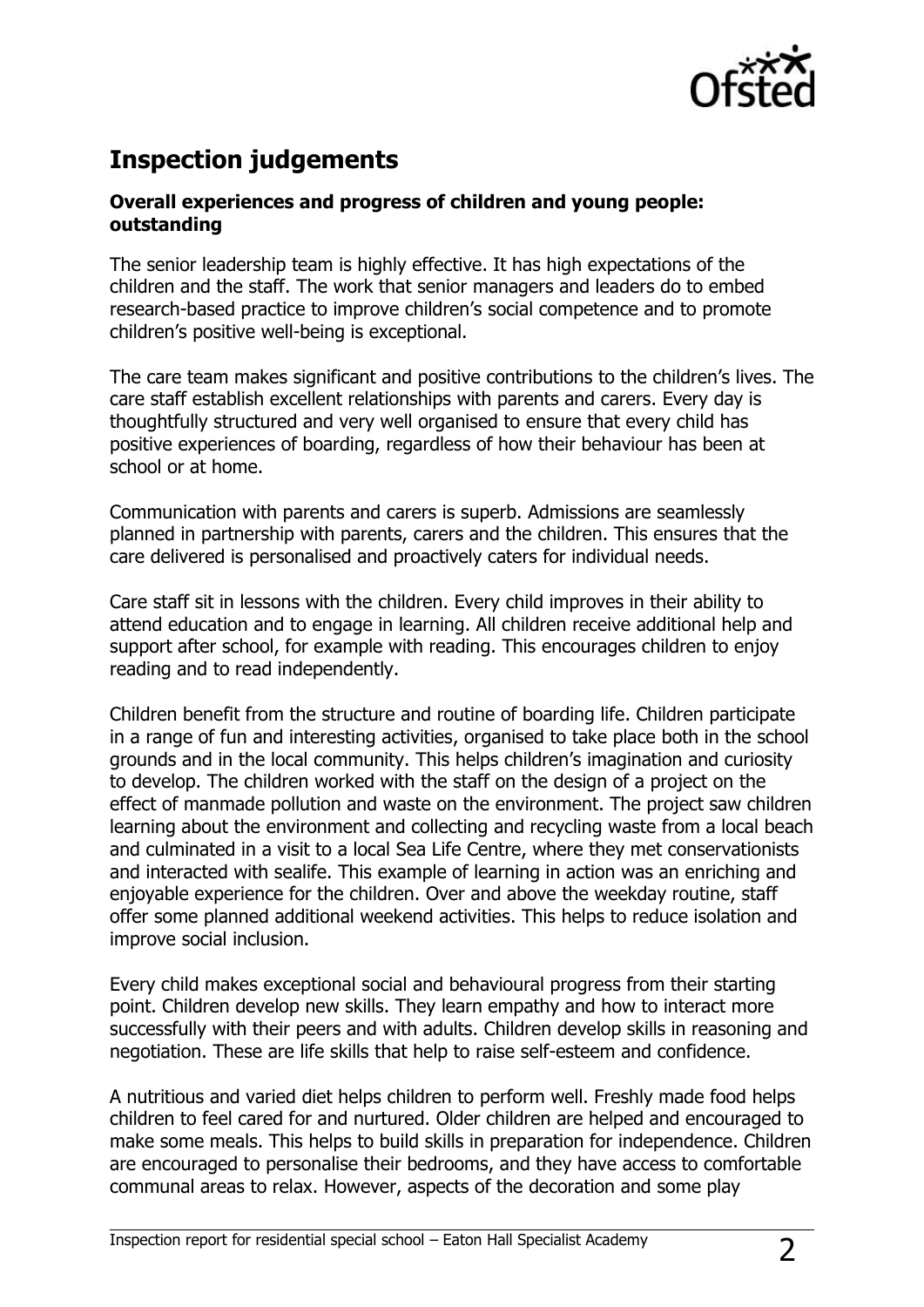

equipment in three of the residential units are worn and lacklustre. This inconsistency in the presentation of the boarding provision detracts from an otherwise welcoming environment.

#### **How well children and young people are helped and protected: good**

Children who board are represented on the school council. All children who board readily named at least one trusted adult from the teaching or care staff to whom they can go for help and support.

The staff work with the children on topics, particularly around personal safety and making good decisions. The care staff work proactively with the children, encouraging them to seek help and express their views. This ensures that issues are quickly brought to the attention of one of the 10 designated safeguarding leads at the school. Swift and clear action ensures that all relevant adults and agencies are aware of the issues raised by the children. The result is a culture in which children are encouraged to have their say and to express their opinions.

Physical interventions in residential time are few, and are limited to a small number of children. Parents and carers are informed quickly after each occasion that their child is held. Senior leaders review the records of all physical interventions. Children sit with an independent adult to reflect on every incident and the behaviours of all those involved. The children respond exceptionally well to the highly structured and embedded reward system. The system encourages children to make good choices and helps their behaviour to improve significantly.

Incidents of children going missing during residential time are rare. When incidents happen, the staff are extremely responsive. They work quickly and effectively with parents and other agencies to ensure the rapid and safe return of children to school. Swift action, including the review of management plans, significantly reduces the likelihood of recurrence.

Safeguarding matters are thoroughly addressed and referred to the relevant agencies. Conclusions and actions are clearly documented. The senior leadership team is responsive, and acts on any recommendations from other agencies to improve practice.

#### **The effectiveness of leaders and managers: outstanding**

The head of care has been in post for several years. She is suitably qualified, very experienced and skilled in her ability to carry out the role. She is innovative and continually looking for ideas to improve the children's experiences in boarding. The head of care is supported by two dynamic deputy heads of care who, along with senior care staff, ensure that children are involved in their plan and understand the areas in which they are making progress.

Residential life is fully integrated with the school. The admissions policy has been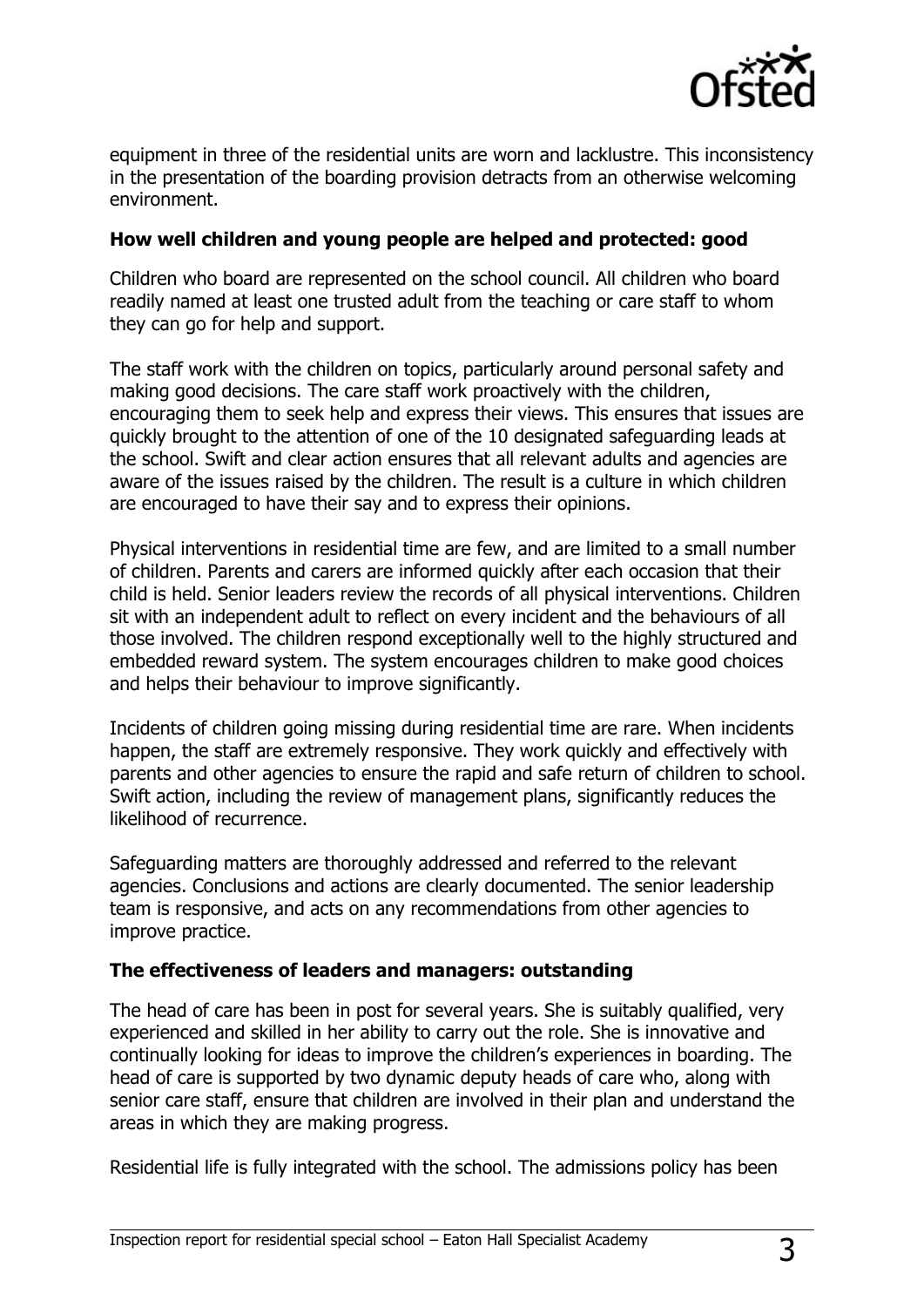

amended and is more responsive to children's individual circumstances. The leaders and managers take immediate and purposeful action to address any concerns whatsoever. Managers scrutinise, review and quality-assure children's plans. The managers and leaders know individual children's personalities and characters well. This helps to ensure a dynamic approach to achieving children's written goals, targets and plans.

The leaders' and managers' approach to partnership working with other agencies to ensure positive outcomes for children is highly effective. The transparent, multiagency approach safeguards children and meets their needs.

Staff are very positive about the work that they do and the difference that they make for the children. Changes to staffing have had minimal effect on the children. This is because, since the last inspection, new care staff have been recruited and the number of children in the residential provision has reduced. Staff have been enabled to gradually build their confidence to meet individual children's needs. To be certain that only the most suitable adults are recruited, the same approach to background checks should be used for adults who have worked abroad.

All new care staff benefit from an improved induction. All care staff attend a range of training opportunities, including behaviour management, managing sexually harmful behaviour and safeguarding. Many staff have achieved or are enrolled on the required level 3 qualification. Those staff who are new and waiting to be enrolled on the qualification have begun workforce development training. This approach helps to ensure that all staff are certain about their role and responsibilities to safeguard children and to help children make progress from their unique starting point.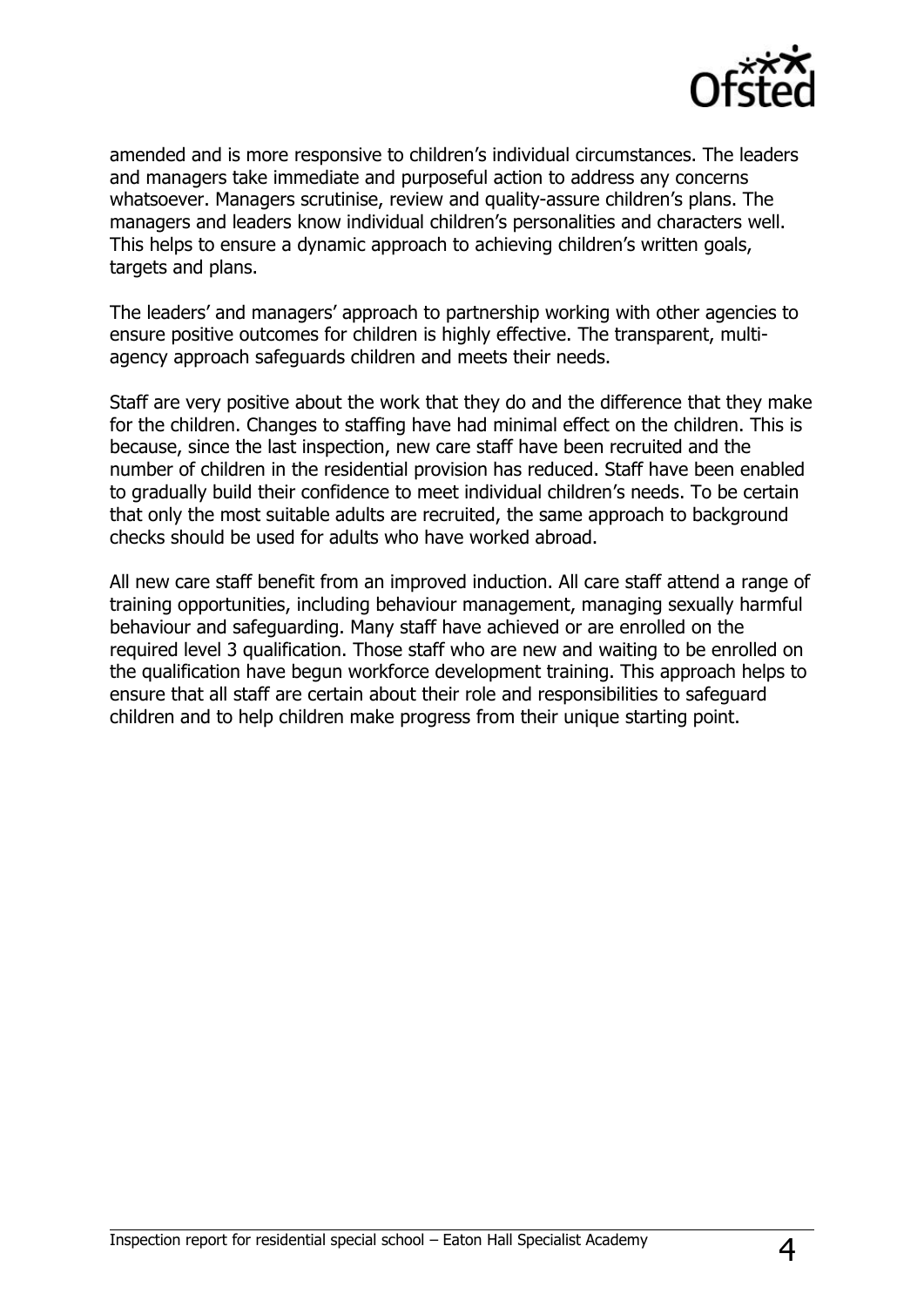

## **What does the residential special school need to do to improve?**

#### **Recommendations**

- Ensure that the communal areas provide children with a homely environment.
- Undertake comprehensive recruitment checks for every member of staff, in particular those who have worked abroad.

## **Information about this inspection**

Inspectors have looked closely at the experiences and progress of children and young people using the 'Social care common inspection framework'. This inspection was carried out under the Children Act 1989 to assess the effectiveness of the service, how it meets the core functions of the service as set out in legislation, and to consider how well it complies with the national minimum standards.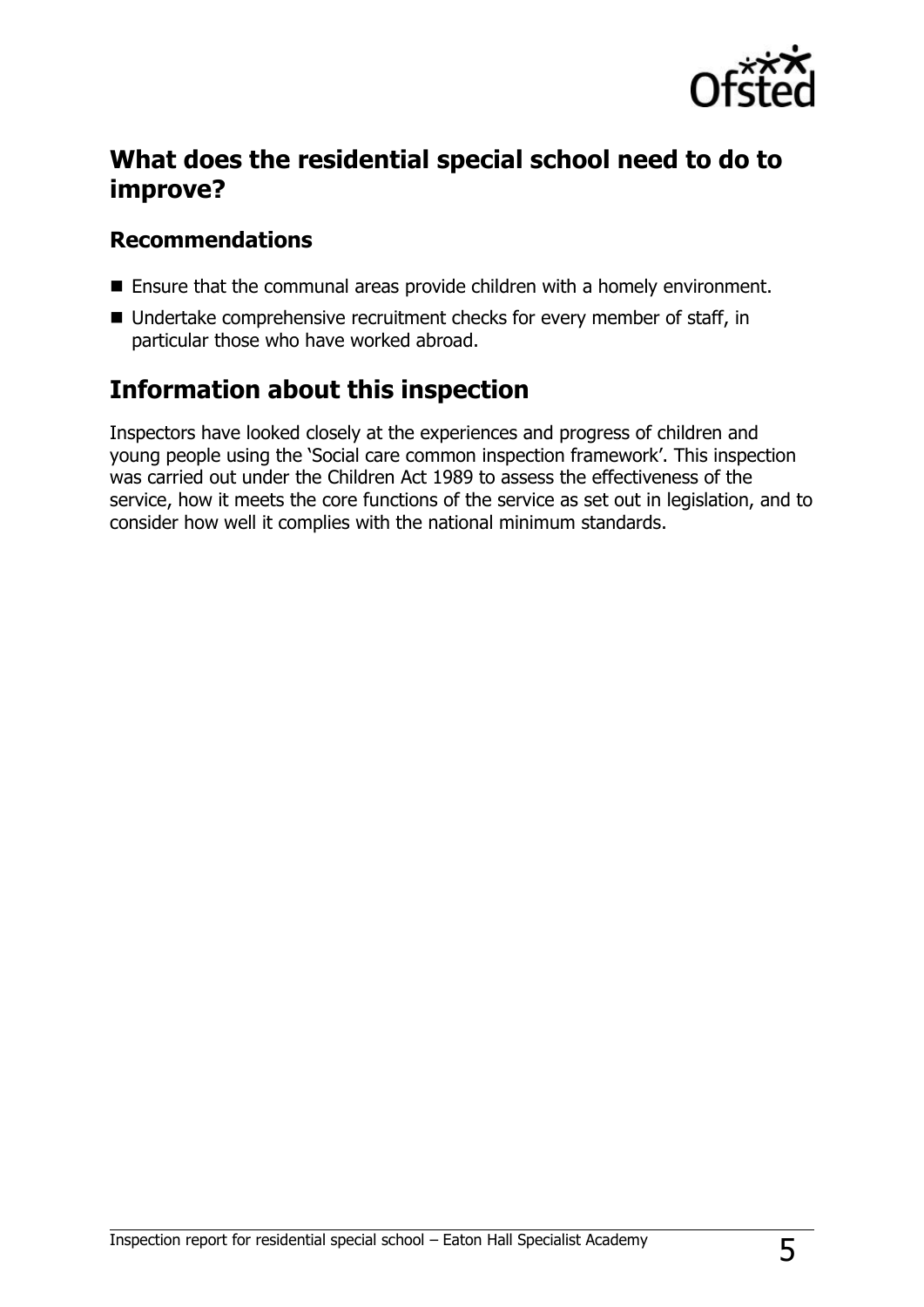

# **Residential special school details**

**Social care unique reference number:** SC038324 **Headteacher/teacher in charge:** Keith Bates **Type of school: Residential special school Telephone number:** 01603 457480 **Email address:** office@eatonhallacademy.co.uk

### **Inspectors**

Rosie Davie, social care inspector (lead) Ricky D'Arcy, social care inspector